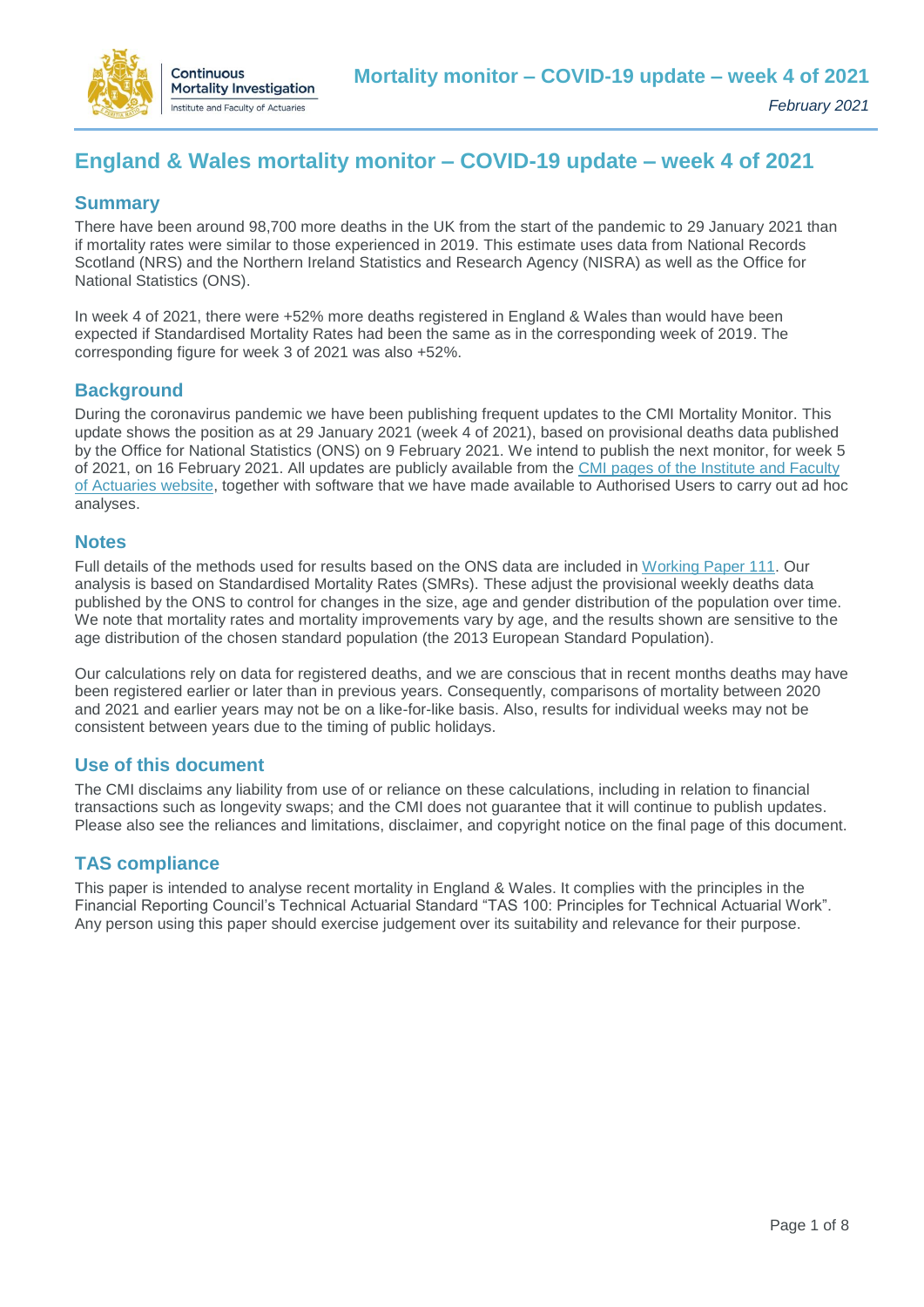

 $\overline{a}$ 

### **Results – Standardised mortality rates**

Chart 1 shows how SMRs in 2019, 2020 and 2021 compare to the range of SMRs in same week in the 2011- 2019 period. (Note that most years do not have a week 53 – there was no week 53 in 2019, and the 2011-2019 range for week 53 only relates to 2015.)

Standardised mortality in week 4 of 2021 was higher than in week 4 in any year from 2011-2020.





Chart 2 shows cumulative standardised mortality rates relative to the 2011-2020 average, as a proportion of a full year's mortality<sup>1</sup>. Cumulative mortality to week 4 of 2021 is 2.8% above the 2011-2020 average.



**Chart 2: Cumulative standardised mortality rate compared to the 2011-2020 average**

<sup>1</sup> Showing relative mortality rather than absolute mortality makes it easier to make comparisons between years. The choice of 2011-2020 as a comparator is somewhat arbitrary and should not be interpreted as our expectation of mortality in 2021.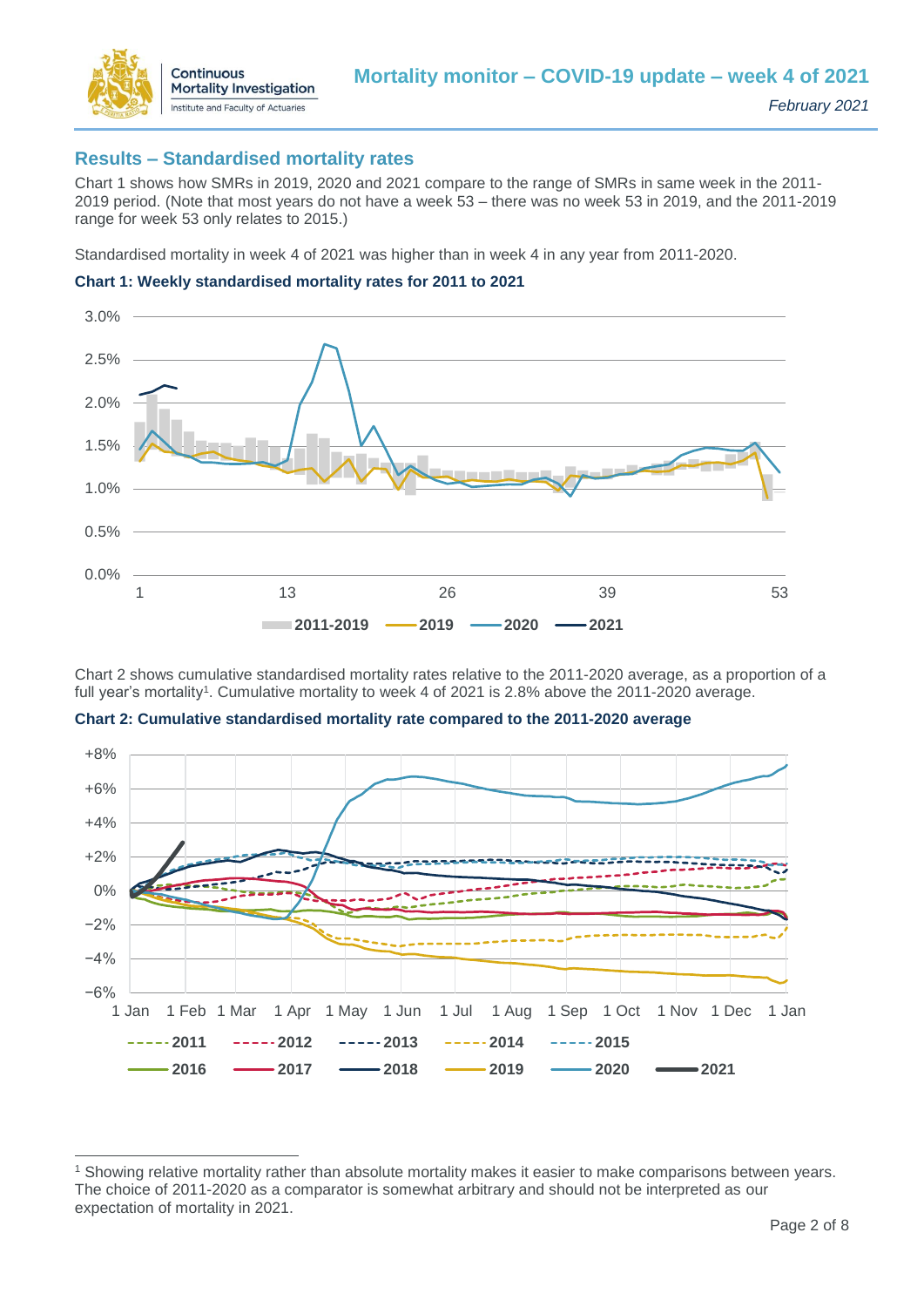

Chart 3 shows the cumulative annual standardised mortality improvement for 2021 and the previous ten years. Please note:

- The cumulative improvement for year N is the reduction in cumulative mortality from year N-1 to year N, as a proportion of full-year mortality for year N-1.
- Chart 3 shows cumulative improvements, so a higher value represents a higher improvement and lower mortality; whereas in Chart 2 a higher value represents higher mortality.
- As the cumulative mortality improvement for 2021 compares experience in 2021 to that in 2020, if mortality in 2021 returns to pre-pandemic levels then we would see a material mortality improvement in 2021.

The cumulative mortality improvement to week 4 of 2021 is –3.1%.



#### **Chart 3: Cumulative annual standardised mortality improvement**

### **Results – Excess and COVID-19 deaths**

The ONS data shows 8,433 deaths registered during week 4 of 2021 "where COVID-19 was mentioned on the death certificate". The overall impact of the coronavirus pandemic on total deaths may be different:

- There may have been some deaths that were wholly or partially due to COVID-19 but where COVID-19 was not mentioned on the death certificate.
- Some deaths where COVID-19 was mentioned on the death certificate may not be "excess" deaths, as the deceased might have died from another cause in the same period, in the absence of coronavirus.
- There may have been "forward mortality displacement": some deaths that occurred earlier in the pandemic would otherwise have occurred in this period.
- There may have been indirect impacts on deaths due to restrictions on movement and changes in behaviour during the pandemic. For example, access to healthcare, reductions in other infectious diseases, and changes in traffic, pollution and mental health.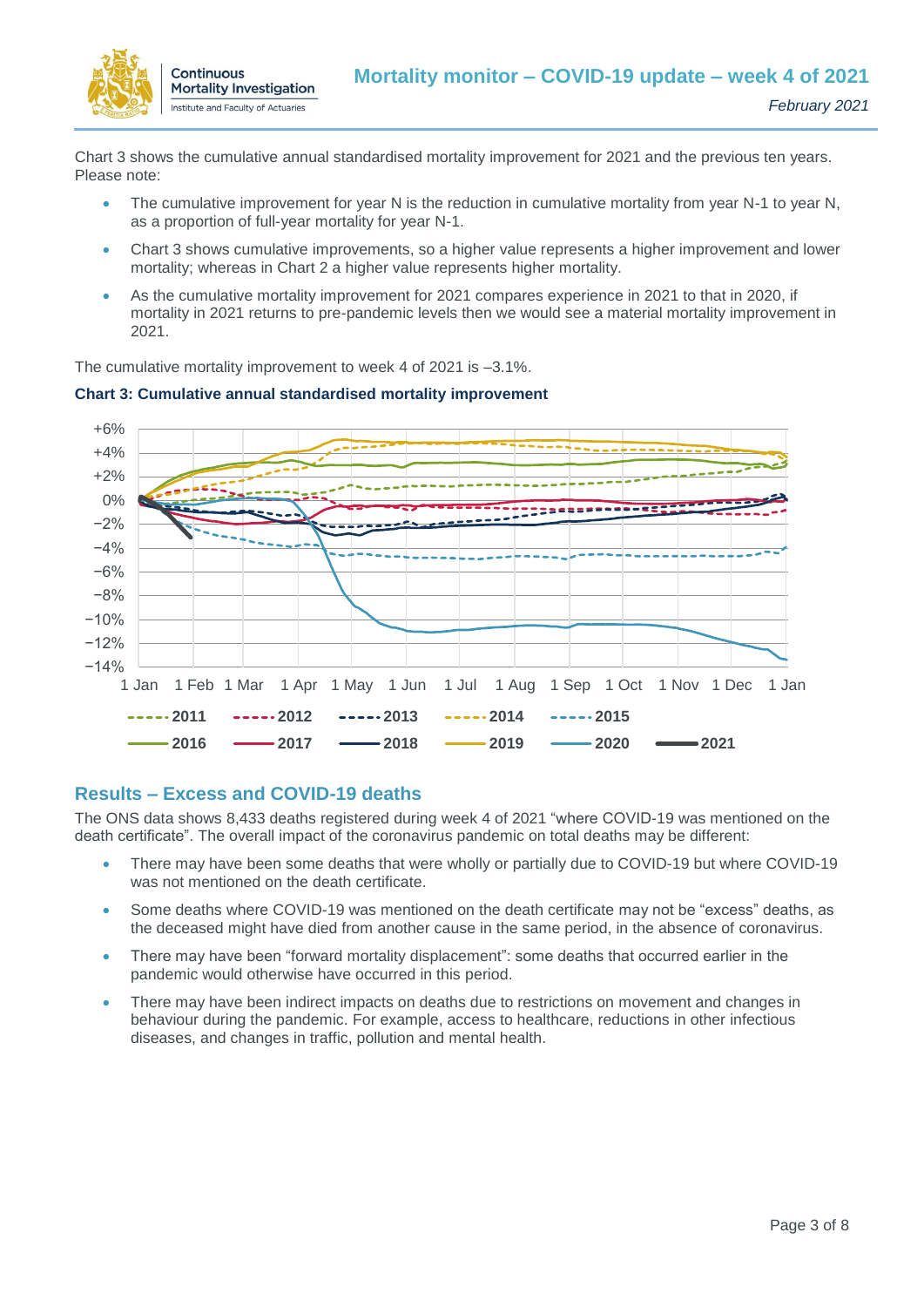

 $\overline{a}$ 

To consider the possible impact of the pandemic on total deaths, we have estimated the number of deaths that we would have seen in each week of the pandemic (in 2020 and 2021) if the SMRs for each gender and agegroup had been the same in that week as in the corresponding week of 2019, the last full "normal" year before the pandemic.

As mortality in the first 12 weeks of 2019 and 2020 was similar, as seen in Charts 2 and 3, this gives a broad indication of "expected" mortality in the absence of the coronavirus pandemic<sup>2</sup>. However, as there was no ISO week 53 in 2019, we have instead used week 1 of 2020 to calculate expected deaths for 53 week of 2020.

We can then subtract the expected deaths from actual deaths to estimate the "excess" deaths that, in the absence of other likely causes, may be attributable to the pandemic.

We have not made any adjustment for differences in the timing of public holidays, but we note that there are material differences in the timing of Christmas, Boxing Day and New Year's Day holidays between the 2019/20 and 2020/21 holiday periods. These differences will particularly affect results for weeks 52 and 53 of 2020 and week 1 of 2021, and may also affect later weeks. However, while such differences affect individual weeks, positive and negative impacts for different weeks should cancel out over time in cumulative results.

Table 1 shows results for week 4 of 2021, compared to week 3 of 2021:

- Actual deaths in week 4 of 2021 are 52% higher than expected: 52% higher than expected for males and 53% higher than expected for females.
- In the previous week, week 3 of 2021, deaths were 52% higher than expected: 55% higher than expected for males and 49% higher than expected for females

| <b>Description</b>                                                         | Week 4      |          |          | Week 3   |
|----------------------------------------------------------------------------|-------------|----------|----------|----------|
|                                                                            | <b>Male</b> | Female   | Total    | Total    |
| "Expected" registered deaths                                               | 6,149       | 5.975    | 12,124   | 12,248   |
| Actual registered deaths, from all causes                                  | 9.327       | 9.121    | 18.448   | 18,676   |
| "Excess" registered deaths (actual minus expected)                         | $+3,178$    | $+3,146$ | $+6,324$ | $+6,428$ |
| Registered deaths where COVID-19 was mentioned<br>on the death certificate | 4,355       | 4,078    | 8,433    | 8,422    |
| Excess as a proportion of expected                                         | 52%         | 53%      | 52%      | $+52%$   |

#### **Table 1: Comparison of COVID-19 deaths and "excess" deaths**

<sup>&</sup>lt;sup>2</sup> Our calculation of excess deaths depends on the historical period that we use to estimate expected deaths. If we had used the average standardised mortality rates for 2015-19 rather than only 2019 to calculate expected deaths, without allowing for mortality improvements, then this would have decreased excess deaths by 1,510 (from 6,324 to 4,814) in week 4 of 2021, and reduced the cumulative excess to week 4 of 2021 (shown in Chart 5) from 90,444 to 71,967, a difference of 20%. We reiterate our preference for using SMRs for 2019 to estimate expected deaths in the absence of a pandemic, as 2019 and 2020 had similar mortality experience for weeks 1 to 12.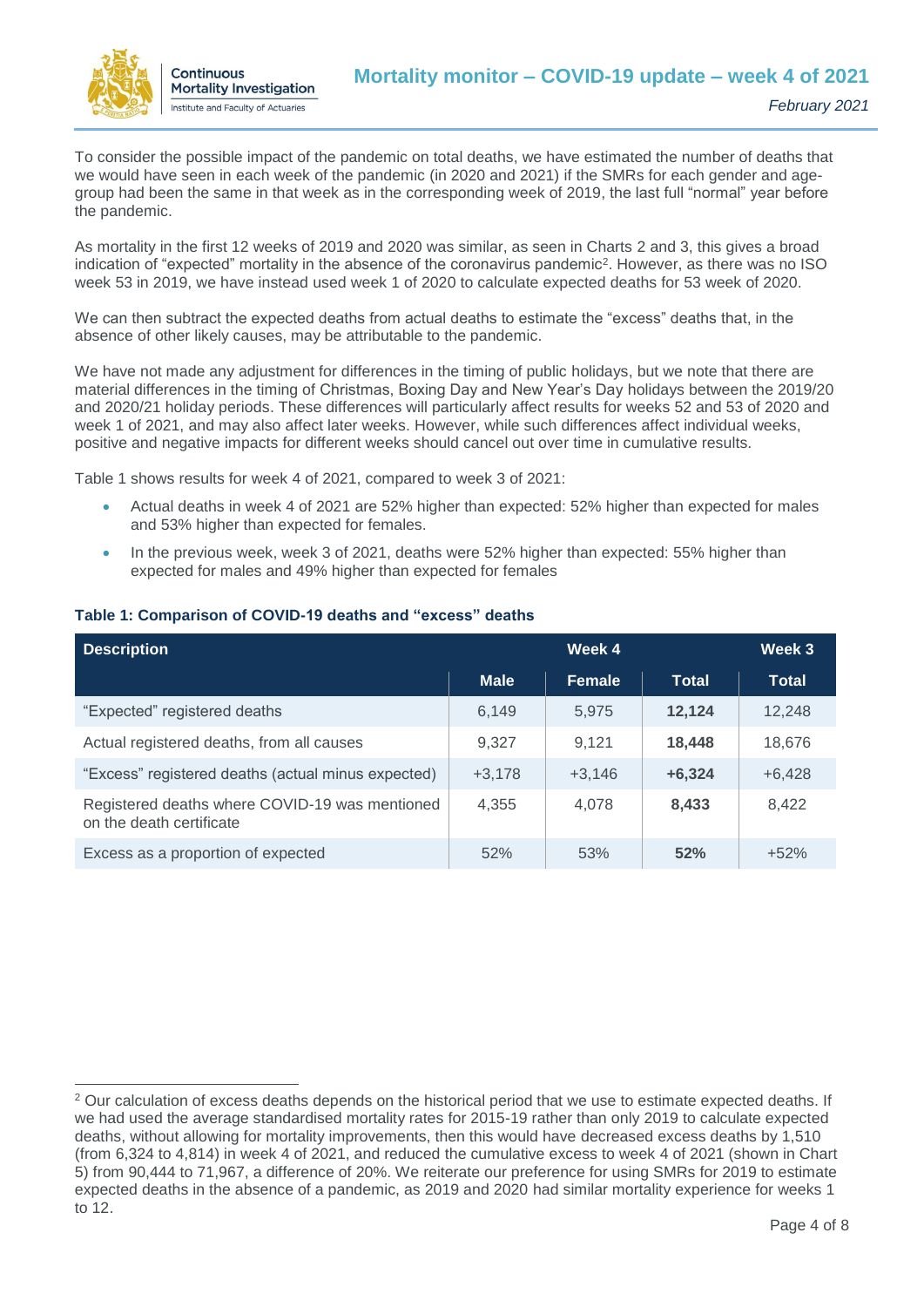

Chart 4 compares three measures of COVID-19 mortality during the pandemic: our calculation of "excess" registered deaths, ONS data for registered deaths where COVID-19 was mentioned on the death certificate, and Public Health England (PHE) data for deaths of people within 28 days of a positive test result for COVID-19.

The relationship between the three measures has varied considerably during the pandemic. Early in the pandemic, the number of excess deaths was much higher than for the other two measures, but this has not been the case since then. The PHE deaths for England & Wales increased from under 100 deaths in week 37 of 2020 to over 8,000 in week 3 of 2021. In recent weeks, the ONS and PHE measures have tended to show similar results. However, excess deaths have, in general, been lower (apart from the impact of bank holidays), indicating that non-COVID deaths have been lower than would have been expected in the absence of the pandemic. We noted possible reasons for such differences on page 3.





Chart 5 is similar to Chart 4, but shows cumulative numbers of deaths since week 10 of 2020. For most of the period shown, the cumulative number of excess deaths was higher than both the cumulative number of deaths where COVID-19 was mentioned on the death certificate, and the cumulative number of deaths within 28 days of a positive test. However, cumulative excess deaths are now lower than both of those measures – a consequence of weekly excess deaths being lower than the other measures in recent weeks.



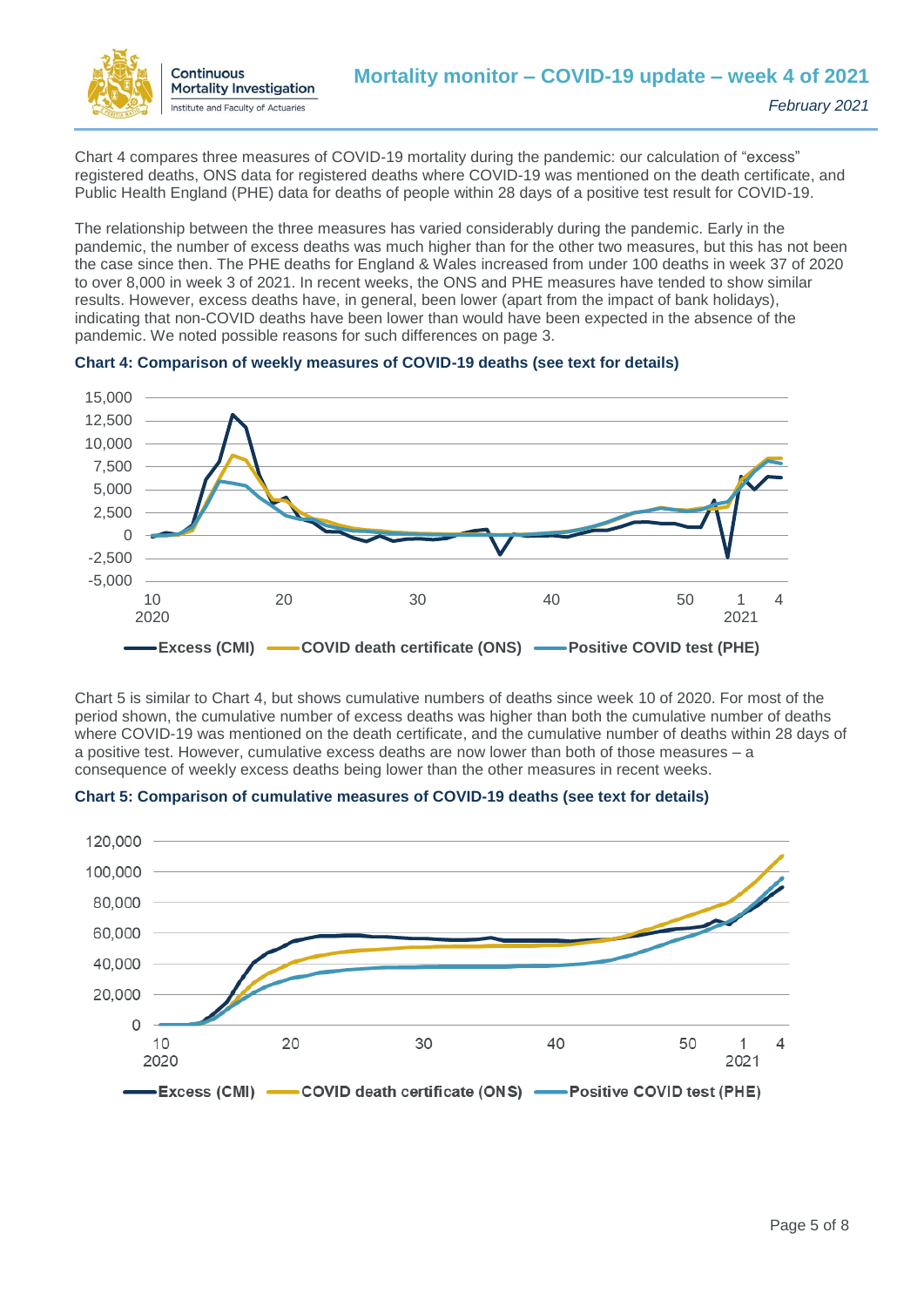

Charts 6 and 7 show excess deaths as a proportion of expected deaths by age band for each week. This tended to be higher for older age bands earlier in the pandemic. We do not show results for ages below 45 as the relatively low numbers of deaths at those ages means that estimates of expected deaths would be unreliable.



#### **Chart 6: Excess as a proportion of expected in each week – males (see text for details)**



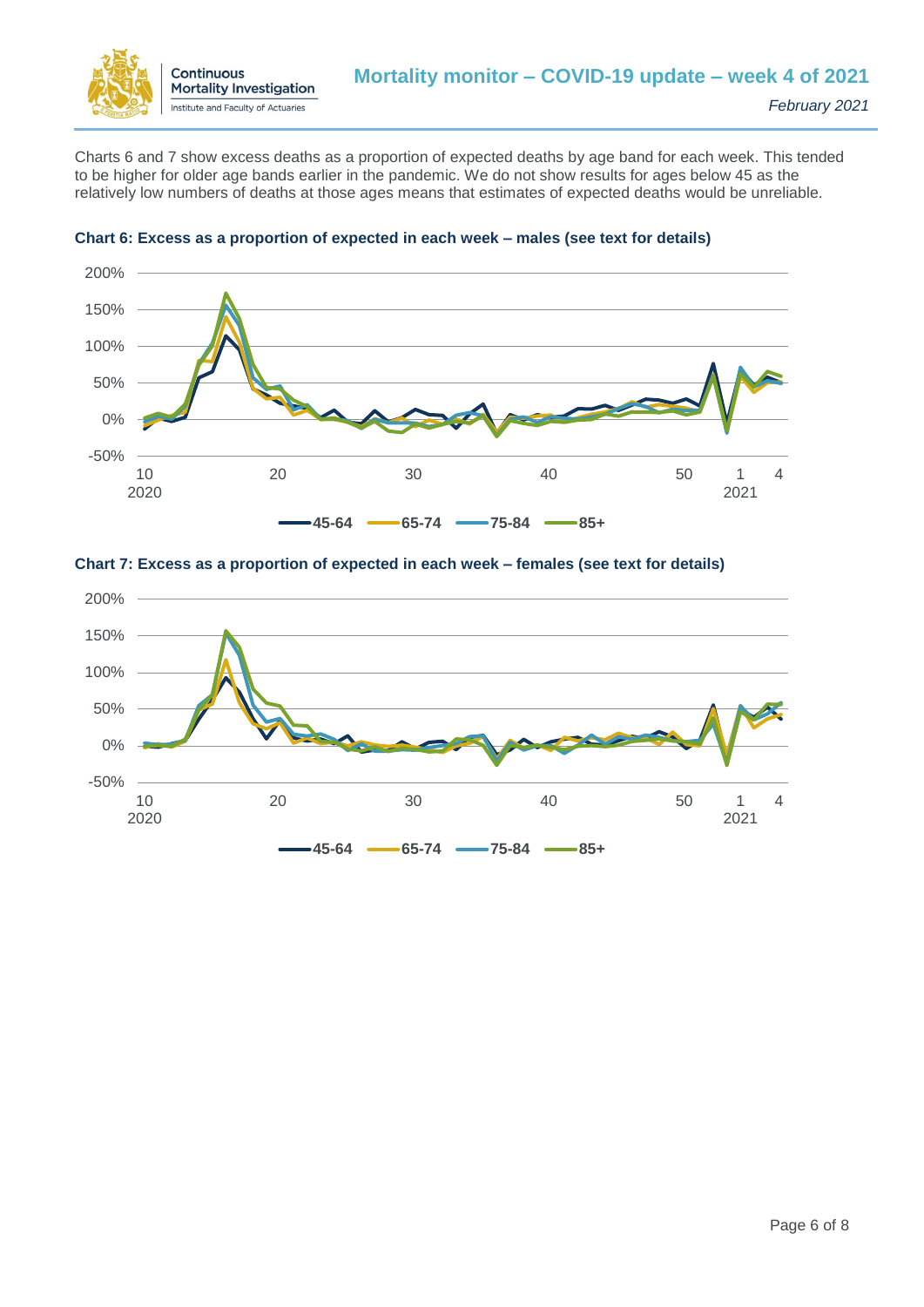

# **Results – Excess deaths for the United Kingdom**

The previous sections of this report are based on registered deaths data for England & Wales to 29 January 2021, published by the ONS. In this section we extend our analysis to the United Kingdom as a whole.

We estimate that the numbers of excess deaths from the start of the pandemic to 29 January 2021 are:

- 90,400 for England & Wales<sup>3</sup>; and
- 98,700 for the United Kingdom.

Of these, 35,200 excess deaths for England & Wales and 37,900 for the United Kingdom have occurred since the start of the second wave<sup>4</sup>.

As in earlier sections, excess deaths compare registered deaths to those that we would have seen if standardised mortality rates were the same as in the corresponding period in 2019. Our calculations use data for all-cause mortality from National Records Scotland (NRS) and the Northern Ireland Statistics and Research Agency (NISRA) in addition to the ONS data.

The figures above do not include deaths that occurred after 29 January 2021. We note that PHE publishes daily data published for deaths of people within 28 days of a positive test result for COVID-19. The PHE data shows 6,893 COVID-19 deaths reported for the UK in week 5 of 2021 (30 January 2021 to 5 February 2021), compared to 8,390 in week 4 of 2021.

#### **Data sources**

 $\overline{a}$ 

The provisional weekly deaths are available from:

- ONS (England & Wales) [https://www.ons.gov.uk/peoplepopulationandcommunity/birthsdeathsandmarriages/deaths/datasets/wee](https://www.ons.gov.uk/peoplepopulationandcommunity/birthsdeathsandmarriages/deaths/datasets/weeklyprovisionalfiguresondeathsregisteredinenglandandwales) [klyprovisionalfiguresondeathsregisteredinenglandandwales](https://www.ons.gov.uk/peoplepopulationandcommunity/birthsdeathsandmarriages/deaths/datasets/weeklyprovisionalfiguresondeathsregisteredinenglandandwales)
- NRS (Scotland) <https://data.gov.scot/coronavirus-covid-19/data.html>
- NISRA (Northern Ireland) <https://www.nisra.gov.uk/publications/weekly-deaths>

The daily PHE data for deaths of people within 28 days of a positive test result for COVID-19 are available from <https://coronavirus.data.gov.uk/details/deaths>

<sup>&</sup>lt;sup>3</sup> The cumulative figures, since the start of the pandemic, are for deaths registered from week 10 onwards; i.e. from 29 February 2020.

<sup>4</sup> For this purpose, the second wave is for deaths registered from week 38 onwards, i.e. from 12 September 2020.